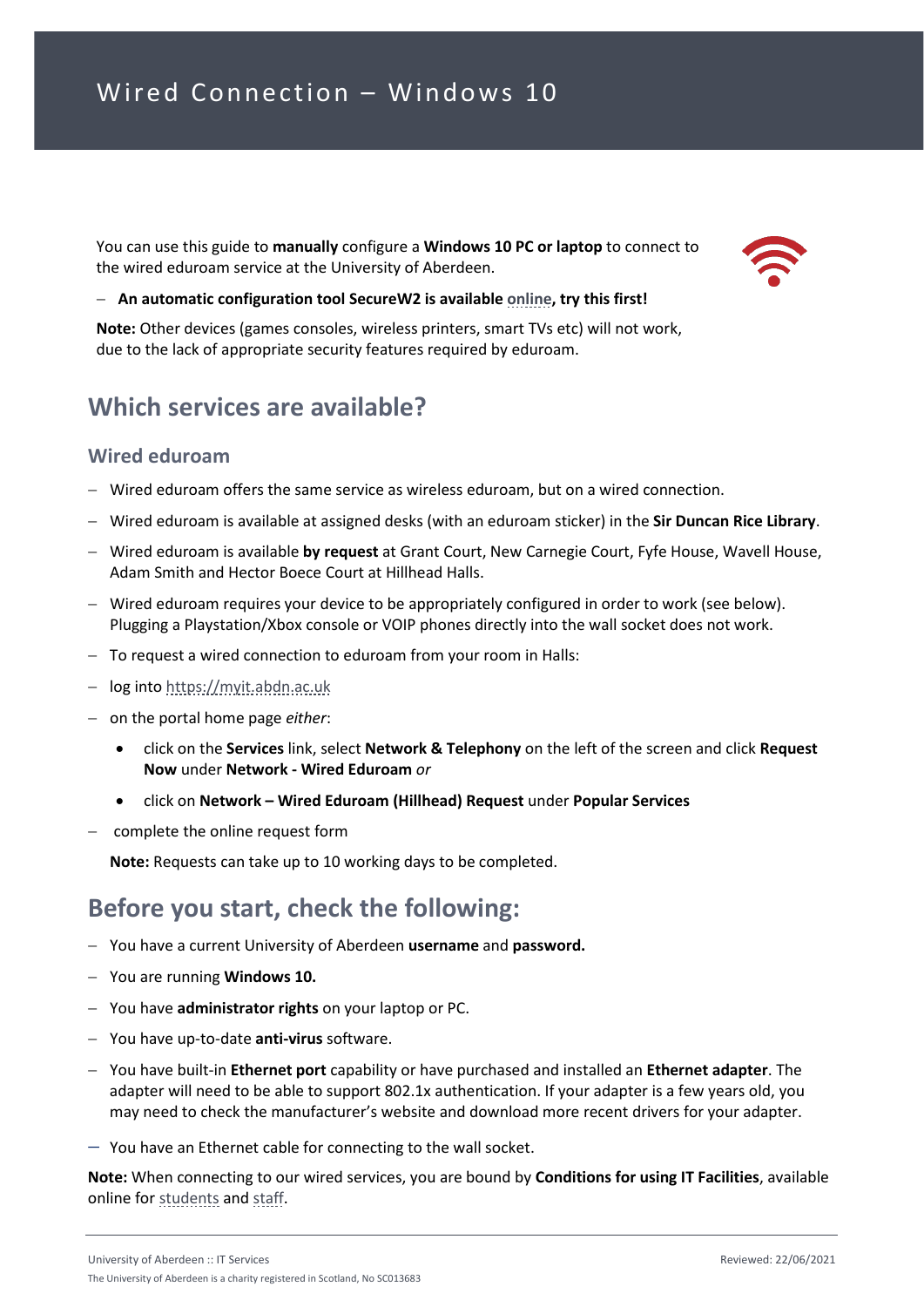### **Step 1: Enable the required windows service**

- 1. Type the word **Services** in the search box next to the Start button**.**
- 2. Click on the **Services** app**.**
- 3. Scroll down until you reach **Wired Autoconfig** and then double-click it.
	- − If you are prompted by **Windows Security**, click **Continue.**
- 4. Click **Startup Type** and select **Automatic**.

| General       | Log On              |                                                                                     | Recovery Dependencies                                          |  |  |
|---------------|---------------------|-------------------------------------------------------------------------------------|----------------------------------------------------------------|--|--|
| Service name: |                     | dot3svc                                                                             |                                                                |  |  |
| Display name: |                     | Wired AutoConfig                                                                    |                                                                |  |  |
| Description:  |                     | The Wired AutoConfig (DOT3SVC) service is<br>responsible for performing IEEE 802.1X |                                                                |  |  |
|               | Path to executable: |                                                                                     | C:\WINDOWS\system32\svchost.exe + LocalSystemNetworkRestricted |  |  |
|               | Startup type:       | Automatic                                                                           |                                                                |  |  |

5. Click **Start** and then click **OK.**

| Service status: | Stopped |  |
|-----------------|---------|--|
|                 |         |  |

6. Close the **Services** window.

#### **Step 2: Open the Manage Network Connections window**

- 1. Type the words **Control Panel** in the search box next to the Start button**.**
- 2. Click on the **Control Panel** app**.**
- 3. Click **Network and Sharing Center**, then **Change adapter settings.**
- 4. Right-click **Ethernet** and then select **Properties.**

| Ethernet                         |
|----------------------------------|
| Network 4                        |
| Intel(R) 82579LM Gigabit Network |

− If you are prompted by **Windows Security**, click **Continue.**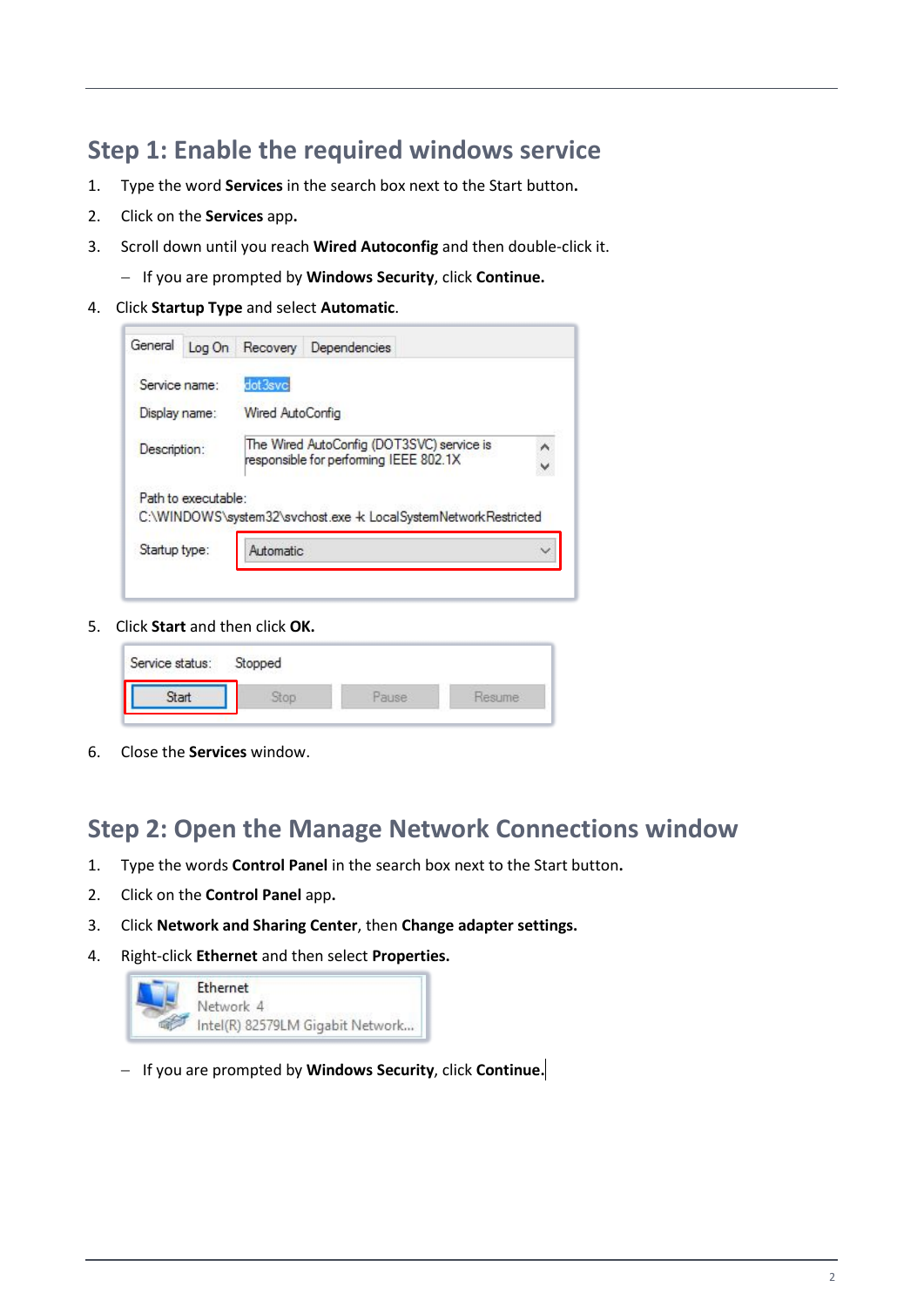## **Step 3: Local Area Connection Properties Window**

- 5. Click the **Authentication** tab.
	- − Tick **Enable IEEE 802.1X authentication**.
	- − Select **Microsoft: Protected EAP (PEAP)** from the network authentication dropdown list.
	- − Tick **Remember my credentials for this connection each time I'm logged on.**
	- − Ensure that Failback to unauthorized network access is *un-ticked*.
- **Ethernet Properties** × Networking Authentication Sharing Select this option to provide authenticated network access for this Ethemet adapter. Enable IEEE 802.1X authentication Choose a network authentication method: Microsoft: Protected EAP (PEAP) Settings Remember my credentials for this connection each time I'm logged on Fallback to unauthorized network access Choose a network authentication method:

Microsoft: Protected EAP (PEAP)

6. Click **Settings** (next to **Choose a network authentication method**) to move to the next section.

## **Step 4: Protected EAP Properties & Certificates Settings**

- 7. Under **Protected EAP Properties**:
	- − Tick **Verify the server's identity by validating the certificate.**
	- − Tick **Connect to these servers** and type **radius.abdn.ac.uk** in the box below.
	- − Under **Trusted Root Certification Authorities**, tick the checkbox against any entries for **GlobalSign.**
	- − Under **Notifications before connecting**, select **Don't ask user to authorize new servers or trusted CAs.**
	- − Select **Secured password (EAP-MSCHAP v2)**.
	- − Untick **Enable Fast Reconnect** and leave the remaining three checkboxes unticked.
	- − Click **Configure...**
- 8. Under **EAP MSCHAPv2 Properties**:
	- − *Un-tick* **Automatically use my Windows logon name and password (and domain if any)**.
	- − Click **OK.**
- 9. Click **Additional Settings.**



Settings

| When connecting:<br>utomatically use my Windows logon name and<br><b>D</b> <sub>g</sub> assword (and domain if any). | <b>EAP MSCHAPv2 Properties</b> |  |
|----------------------------------------------------------------------------------------------------------------------|--------------------------------|--|
|                                                                                                                      |                                |  |
|                                                                                                                      |                                |  |
|                                                                                                                      |                                |  |